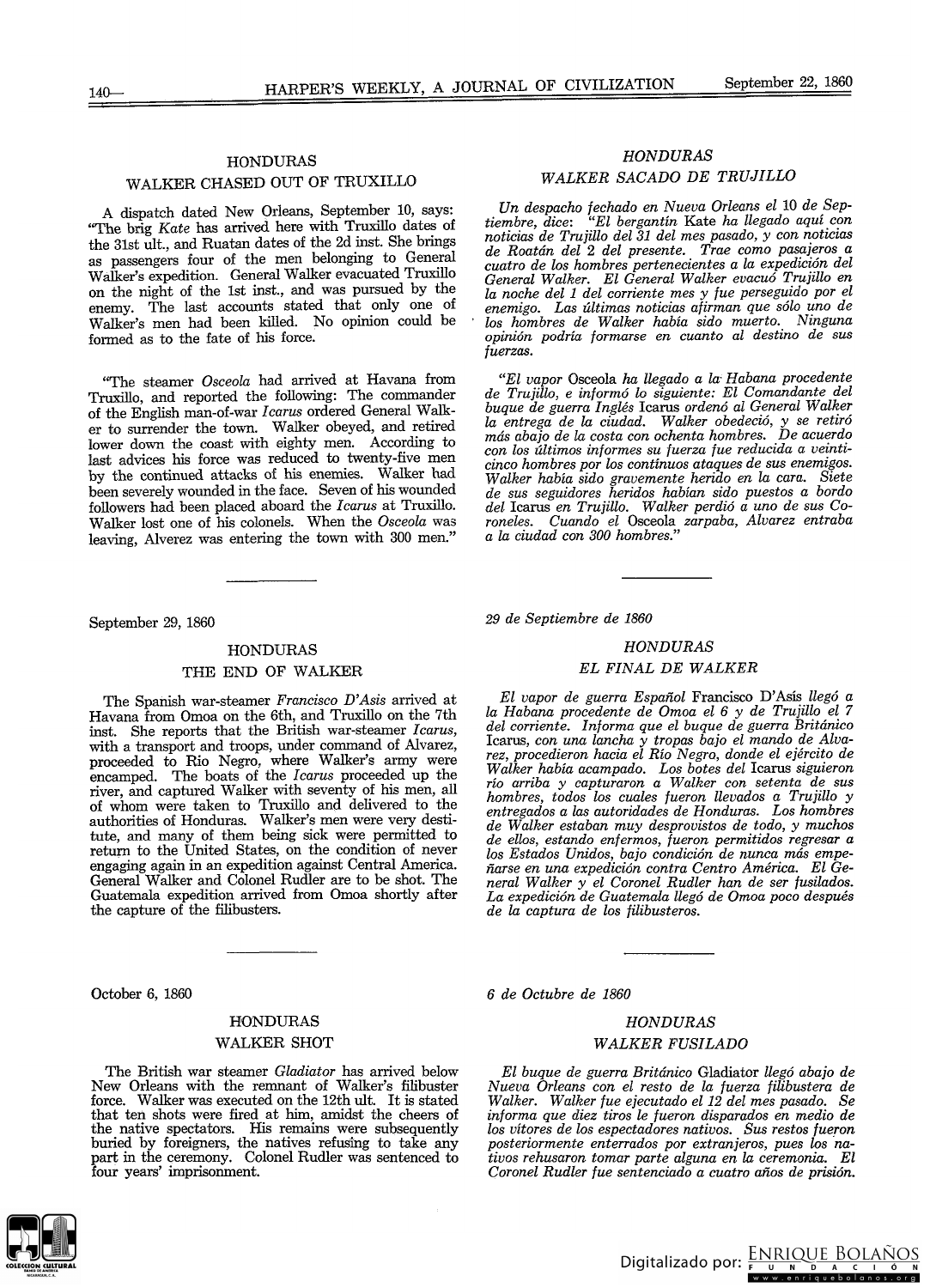## THE END OF WALKER

We record, in another column, the end of the filibuster Walker. No one regrets that he has received the merited penalty of his repeated infractions of law and sacrifices of life and property. He lived by the sword, and by the sword he has perished—as was fit. One may pity<br>him, as one may pity any wrong-doer who is justly chastised; but no one can say that, in his case, the chastisement was undeserved or inappriopriate, or that the world would have been a gainer had he escaped his doom. Mankind and civilization acquiesce in his death.

At the same time public opinion will not justify the conduct of Commander Salmon, of the British Navy, who betraved Walker into the hands of the Hondurenos. We have now the details of the filibuster's capture. He surrendered to Commander Salmon, of her Britannic Majesty's Navy. He became a prisoner to the English, not to the Hondurenos. Commander Salmon claimed his sword, not as an agent of Honduras, but as a British officer; and on these terms he received it. Alvarez, and the other Honduras officials, Walker would doubtless have resisted to the last, and would have died, had he been overpowered, as became a soldier. It was on the faith of Commander Salmon's demand for a surrender to him as a British officer that Walker gave himself up. And Commander Salmon no sooner had him in his power than he surrendered him to the Honduras authorities.

Commander Salmon had better resign the commission he holds, and seek employment in the pawnbroking or lottery policy, or some other business which requires no<br>exercise of honor or conscience. He is evidently out of place in the British Navy. British naval officers are generally believed to be men of honor and spirit; Commander Salmon can not feel at home among them. By resigning his commission and devoting his energies to some disreputable pursuit-such as nature intended him for-he will probably forestall the action of the British Admiralty, which will doubtless remove him without delay.

He has had the glory of betraying to his death one of<br>the most wrong-headed but bravest men of the age. It is time now that he retire on his laurels. A meaner act than his can not be found in history.

### EL FINAL DE WALKER

Anotamos, en otra columna, el final del filibustero<br>Walker. Nadie lamenta que él haya recibido la merecida pena por sus repetidas infracciones de la ley y los sacríficios de vidas y haciendas. Vivió por la espada y<br>murió por la espada—como era justo. Uno puede tenerle lástima, como le tiene lástima a cualquier malhechor que es justamente castigado; pero nadie puede decir que, en este caso, el castigo sea inmerecido o inapropiado, o que el mundo hubiera ganado si él se hubiera escapado de su sentencia. La humanidad y la civilización concuerdan en su muerte.

Al mismo tiempo, la opinión pública no justificará la conducta del Comandante Salmon, de la Marina Británica, quien traicionó a Walker entregándolo en manos de los Hondureños. Ahora tenemos los detalles de la captura del filibustero. Se rindió al Comandante Salmon, de la Marina de Su Majestad Británica. Se convirtió en prisionero de los Ingleses, no de los Hondureños. El Comandante Salmon le requirió su espada, no como agente de Honduras, sino como oficial Británico, y en esas condiciones la recibió. A Alvarez, y los otros oficiales de Honduras, Walker hubiera sin duda resistide hasta el fin, y hubiera muerto, si hubiera sido dominado, como corresponde a un soldado. Walker se entregó, porque tuvo fe en el Comandante Salmon cuando éste le exigió que se rindiera a él, en su carácter de Oficial Británico. Y el Comandante Salmon, tan pronto lo tuvo en su poder, lo entregó a las autoridades de Honduras.

El Comandante Salmon debiera mejor renunciar al cargo que tiene, y buscar empleo en el negocio de una casa de empeños o de lotería, o de algún otro negocio que no exija el ejercicio del honor o la conciencia. Evidentemente está fuera de lugar en la Marina Británica. Los oficiales navales Británicos son, generalmente, considerados hombres de honor y valentía; el Comandante Salmon no puede sentirse bien entre ellos. Renunciando a su cargo y dedicando sus energías a<br>alguna desacreditada actividad—tal como la naturaleza lo ha destinado—probablemente se anticipe a la acción del Almirantazgo Británico, que sin duda lo destituirá sin dilación.

El ha tenido la gloria de traicionar hasta su muerte, a uno de los más testarudos pero de los más valientes hombres de su tiempo. Es tiempo ahora que descanse sobre sus laureles. Un acto más ruin que el suyo no puede encontrarse en la historia.



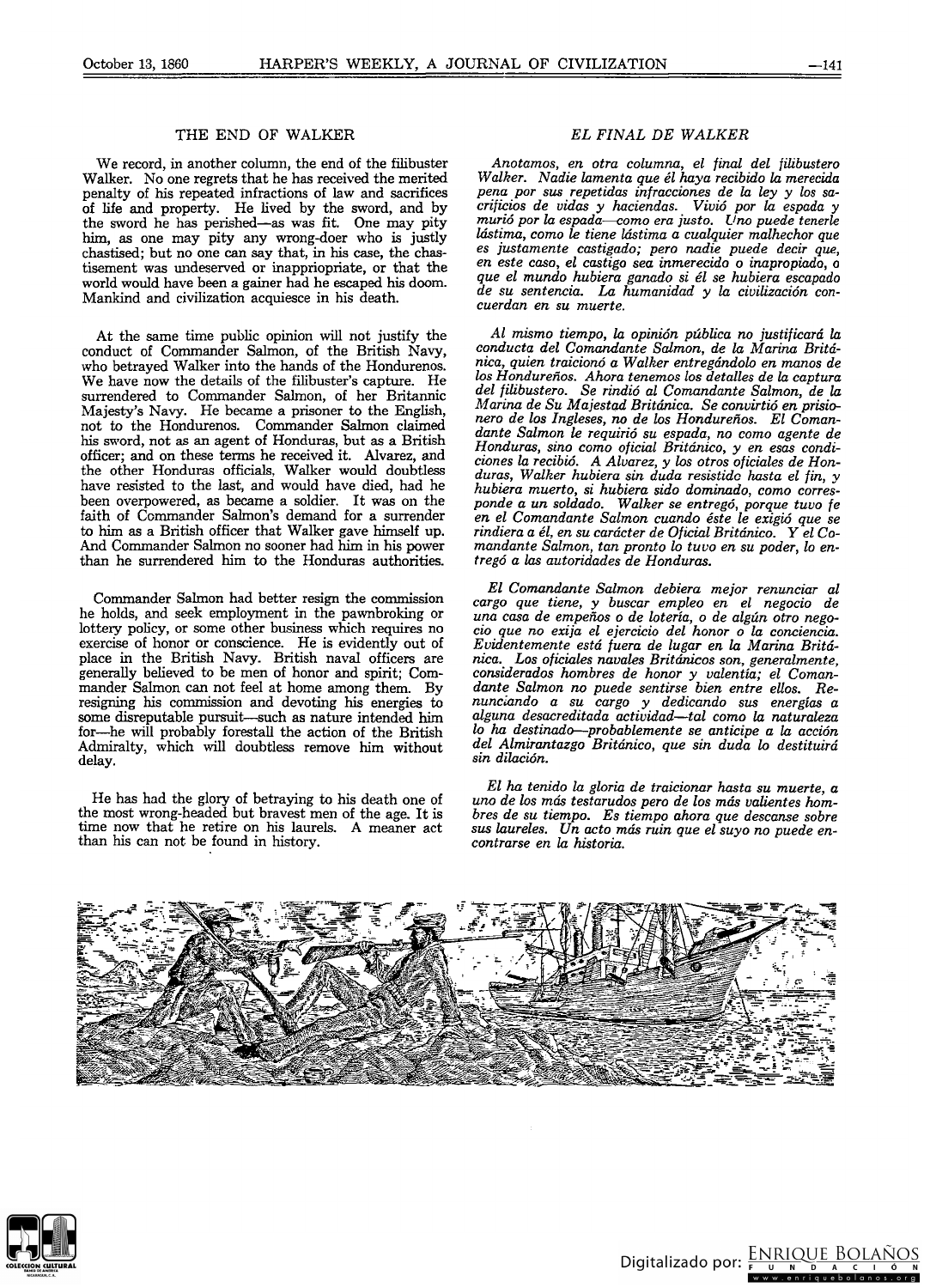### THE LATE GENERAL WALKER

We publish herewith, as matter of history, the portrait of the famous filibuster Walker, who was executed in Honduras on 12th ult. His life had been eventful and romantic.

He was only thirty-six years old when he died. Born at Nashville, Tennessee, in 1824, he was bred a lawyer: his father, a Scotch banker, occupied a prominent position in society, and enjoyed the respect of the cornmunity in which he lived. The son was a scape-grace. He failed as a lawyer; tried medicine, and achieved no particular success in that profession; finally fell back on the press, and so, in 1851, at the dawn of civilization on the Pacific slopes, he looms up as the editor of a paper at San Francisco.

It seems likely that the unsettled and turbulent temper of the people with whom he lived shaped the uncertain aspirations of William Walker. He had not been very long in California and was doing a good business, when he suddenly crossed the frontier, and, squatting on some unoccupied land in Northern Mexico, proclaimed "an independent Republic of Lower California." This farce did not last long. There was a stir among the Mexican authorities, and an appearance of vigilance among the United States troops; but the point of the stuggle was that the "independent Republic" and her newly-constituted rulers had nothing to eat. Walker surrendered himseif and his party to a revenue officer of the United States, went through the form of a trial, and was promptlyacquitted. At that day filibusterism was all the rage.

Not cured by experience, but rather encouraged by the sympathy his not very glorious exploits had won, WaIker two years afterward undertook his second filibustering affray. The Democrats of Nicaragua offered him twenty thousand acres of land to fight on their side against the aristocratic party. A similar ofier led Sir De Lacy Evans to fight against the Carlists in Spain, General Guyon to take a command in the Hungarian army of independence, Lord Cochrane to take a leading command in South America; Lafayette and Steuben fought for less in the United States, General Church was satisfied with less in Greece, Colonel Upton in Russia. General Walker made sorne further stipulations on behalf of bis men, then chartered bis vessel.

Five years ago last May that vessel, the *Vesta,* lay in the harbor of San Francisco, with General Walker and fifty-six men on board. She was under seizure. A deputysheriff's officer had possession. At midnight on Monday, the 4th May, Walker requested the sheriff's officer to step below to examine sorne documents in the cabin. The unsuspecting official complied. The door shut, he was informed that he was a prisoner.

''There, Sir," said Walker, in a slow, drawling voice, "are cigars and Champagne; and there are handcuffs and irons. Pray take your choice."

The deputy, a sensible man, took the former, and was in a very happy frame of mind when he was put on board the steam-tug to be taken back to the scene of his official duties. In the month of June General Walker arrived in Nicaragua. The Serviles were prepared in force to resist him; he fought a battle every three weeks. The capture of Granada was quickly followed by the massacre at Virgin Bay, and the necessary inauguration of General Walker's power in Nicaragua.

### *EL DIFUNTO GENERAL WALKER*

*Reproducimos aquí, para la historia, el retrato del famoso filibustero Walker, quien fue ejecutado en Honduras el* 12 *del mes pasado. Su vida había sido agitada* y *novelesca.*

*Tenía apenas treinta* y *seis años de edad cuando murió. Nacido en Nashville, Tennessee, en* 1824, *fue educado para abogado. Su padre, un banquero Escocés, ocupó una posición prominente en sociedad,* y *gozó del respeto de* la *comunidad en que vivió. El hijo fue un incorregible. Fracasó como abogado; probó* la *medicina,* y *no logró ningún éxito en esa profesión; finalmente, se dedicó al periodismo,* y *así, en* 1851, *en el orto de* la *civilización en las vertientes del Pacífico, se destaca como editor de un periódico en San Francisco.*

*Parece probable que el inquieto* y *turbulento espíritu de las gentes con que vivió, formaron las aspiraciones vagas de William Walker. No tenía mucho tiempo en California* y *estaba haciendo un buen negocio, cuando repentinamente cruzó la frontera,* y *ocupando ilegalmente terrenos baldíos en el Norte de México, proclamó "unp. República Independiente de Baja California." Esta farsa no duró mucho. Hubo agitación entre las autoridades Mexicanas* y *un remedo de vigilancia entre las tropas de los Estados Unidos; pero la verdad de la cuestión era que la "República Independiente"* y *sus recién constituidos gobernantes no tenían nada que comer. Walker* y *su grupo se entregaron a los funcionarios aduaneros de los Estados Unidos, él pasó por una forma de juicio,* y *fue rápidamente absuelto. En esa época el filibusterismo estaba de moda.*

*No escarmentado por la experiencia, sino más bien animado por la simpatía que sus no muy gloriosas hazañas le habían acarreado, Walker, dos años después emprendió su segunda refriega filibustera. Los Democráticos de Nicaragua le ofrecieron veinte mil acres de tierras por pelear a su lado contra el partido aristócrata. Una oferta similar llevó a Sir De Lacy Evans a pelear contra los Carlistas en España, al General Guyon a tomar el mando en el ejército Húngaro de independencia, a Lord Cochrane a un puesto de importancia en Sur América, Lafayette* y *Steuben pelearon por menos en los Estados Unidos, el General Church* se *satisfizo por menos en Grecia* y *el Coronel Upton en Rusia. El General Walker puso aún más condiciones en favor de sus hombres, luego fletó su embarcación.*

*Hace cinco años el Mayo pasado, esa embarcación, el* Vesta, *estaba en el puerto de San Francisco, con el General Walker* y *cincuenta* y *seis hombres a bordo. Estaba embargada. Un funcionario de la policía estaba en posesión. A la medianoche del Lunes,* 4 *de Mayo, Walker pidió al funcionario bajar a su camarote a examinar unos papeles. El cándido funcionario accedió.* La *puerta se cerró* y *fue informado que estaba prisionero.*

*"Allí, señor," le dijo Walker con su voz pausada, "hay tabacos* y *champán;* y *también, esposas* y *grillos. Le ruego que escoja."*

*El funcionario, un hombre sensato, tomó de lo primero,* y *estaba en muy alegre estado de ánimo cuando fue puesto a bordo del remolcador que lo llevó de regreso al lugar de sus deberes oficiales. En el mes de Junio el General Walker llegó a Nicaragua. Los Serviles estaban preparados en masa para resistirlo; sostuvo una batalla cada tres semanas. La toma de Granada fue inmediatamente seguida por la masacre de Bahía de* la *Virgen,* y *la necesaria instalación del General Walker en el poder de Nicaragua.*

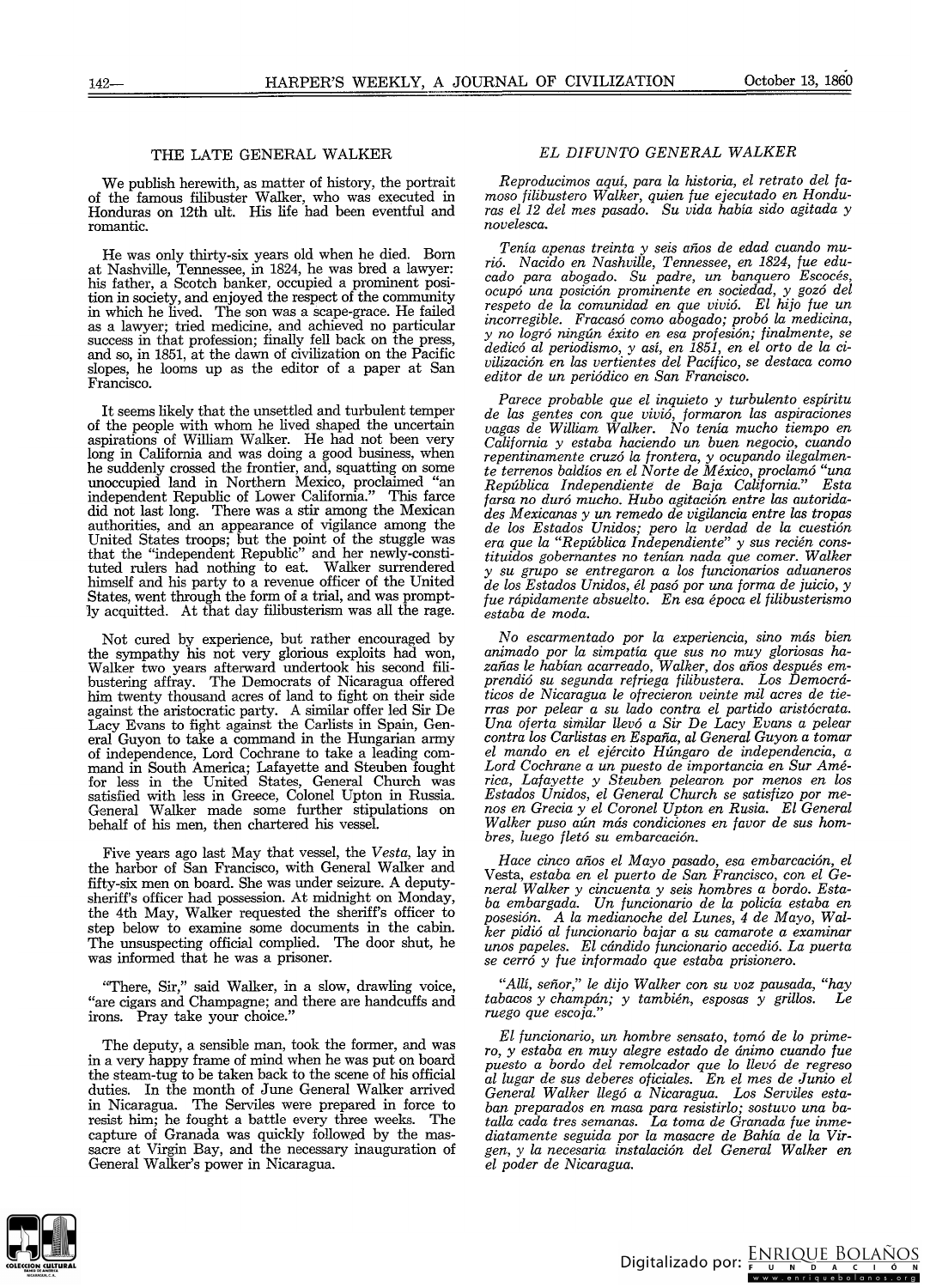

The late General Walker, the filibuster

In the course of a short while a treaty of peace was sígned between the eontendíng forees; a natíve named Patricio Rivas was appointed President, and Walker General-in-ehief of the army. Thís was the eulmínatíng moment of Walker's career. He held the real power in the Government of Nicaragua, Rivas being simply his tool. He had a fine transít route ín full operatíon, whieh brought him hundreds of immigrants every month. Great Britaín and the Uníted States, síek of the unsuceessful endeavors of the Spanish Americans to establish stable governments, were both ready 10 reeogníze and support him. In thís country especíally everyone was in his favor; he eould have obtaíned money and men to any extent on a mere requisítion. Fínally, there ís reason to believe that the best people in Nícaragua were fascinated by his brilliant suceess, and really believed that he was destined to be the regenerator of their country.

*El difunto General Walker, el filibustero.*

*En el curso de un pequeño intervalo se firmó un tratado de paz entre las partes en discordia; un nativo llamado Patricio Rivas fue nombrado Presidente, y Walker, General en Jefe del Ejército. Este fue el momento culminante de la carrera de Walker. Mantenia el verdadero poder en el Gobierno de Nicaragua, siendo Rivas simplemente su instrumento. Ten.ía una buena ruta del tránsito en total operación, la que le traía centenares de znmigrantes cada mes. Gran Bretaña y los Estados Unulos, cansados de los fracasados intentos de los Hispanoamericanos para establecer gobiernos estables, estaban ambos dispuestos a reconocerlo y ayudarle. En este* país, *especialmente, todos estaban a su favor; podría obtener dinero y hombres en cualquier cantidad con sólo pedirlos. Finalmente, hay razón para creer que la mejor gente de Nicaragua estaba fascinada por su brillante éxito, y realmente creía que estaba destinado a ser el regenerador de su patria.*



Digitalizado por:  $\frac{ENRIOUE}{F}$   $\frac{BOLAÑOS}{A+C}$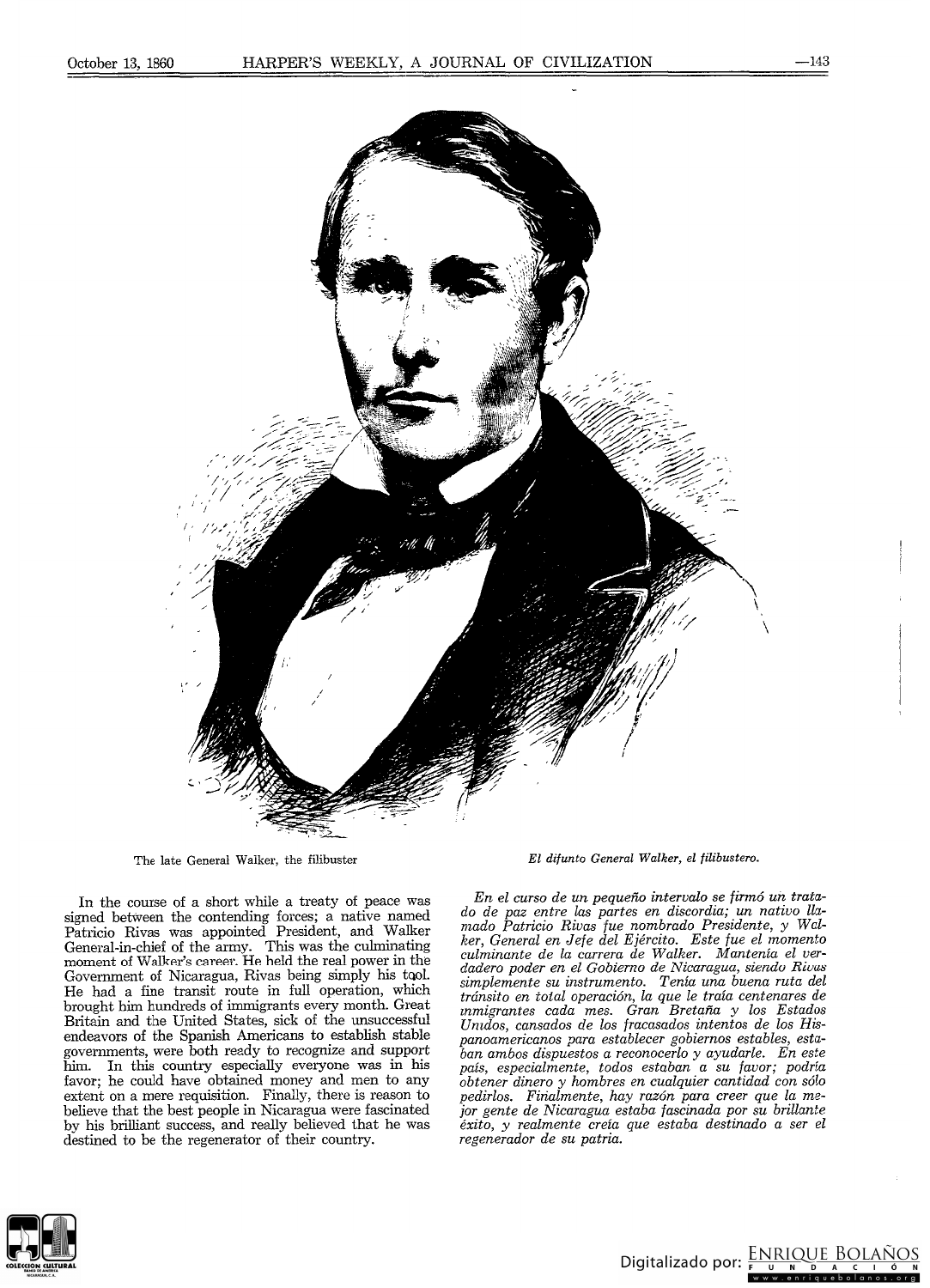All this fair edifice of present power and future prospects WaIker now proceeded deliberately to destroy. He shot Corral, his old foe, the head of the Serviles-a Central American gentleman of high standing-charging him with having plotted against the government they had combined together to establish. He revoked, without cause, the transit grant to the Nicaragua Company, and seized steamers belonging to American citizens, thus shutting himself and his new country out from the world, and closing the door to immigration. He made war upon Costa Rica, and managed matters so badly that his troops were beaten at the first encounter. He lost patience with Rivas, dismissed him, and usurped the Presidency. From that moment to the close of the Nicaraguan campaign his history was one of defeat, disaster, disappointment, and distress. The Nicaraguans and Costa Ricans combined against him; drove him from place to place, and at last so beleaguered him that, had it not been for the presence of an American sloop of war, which received him and his followers on board, he must have perished then and there. So ended the second filibustering expedition of WaIker.

The third and fourth expeditions, both directed against Nicaragua, may be briefly disposed of. They were both ill-advised, and ill-planned; they both failed miserably; both would have terminated fatally for WaIker and his followers but for the kindly interference of American and British vessels of war.

WaIker's fifth and last filibustering raid was originally intended to be prosecuted against the famous Bay Islands which Great Britain is just ceding to Honduras. Several Anglo-Saxon residents of the islands had expressed unwillingness to be handed back to Honduras; Walker saw the opportunity of erecting a new independent empire. Unfortunately for him, Honduras foresaw his game, and requested Great Britain to delay the cession of the islands. Thus disappointed, WaIker cruised about in the Bay of Honduras for some weeks, literally seeking what he might devour, and finally, to his ruin, fell upon Truxillo. Forced to evacuate this place by the British war vessel *I carus,* he was chased to bay by the Hondurenos; and refusing to claim either British or American protection, he died the death of a soldier at the hands of the Honduras authorities. The details of his execution will be found in the news columns.

Walker was undoubtedly a mischievous man, better out of the world than in it. He never displayed any constructive ability; his energies were wholly destructive. He was brave, persevering, and energetic; but he had little or no foresight, no compunctions of honor or conscience, and not a spark of human pity in bis breast. His works, from first to last, have been injurious rather than beneficial to the world.

*Todo este bello edificio de poder actual y de futuras perspectivas, Walker procedió ahora deliberadamente a destruir. Fusiló a Corral, su antiguo enemigo, jefe de los Serviles-un caballero Centroamericano en alta es* $tima$ —acusándolo de haber conspirado contra el gobier*no que juntos habían logrado establecer. Revocó, sin causa alguna, la concesión de la Compañía del Tránsito, y embargó los vapores que pertenecían a ciudadanos Americanos, aislándose él mismo y al país del mundo exterior, y cerrando la puerta a la inmigración. Le hizo 'a guerra a Costa Rica, y dirigió los asuntos tan mal que sus tropas fueron derrotadas al primer encuentro. Perdió la paciencia con Rivas, lo destituyó y usurpó la Presi· dencia. Desde ese momento hasta el final de la campaña Nicaragüense su historia fue una de derrotas, desastres, desengaños y zozobras. Los Nicaragüenses y los Costarricenses se unieron contra él; lo arrojaron de todas partes, y por fin lo acosaron tanto, que si no ha sido por la presencia de una corbeta de guerra Americana, que lo recibió a bordo con sus seguidores, él hubiera perecido allí mismo. Así terminó la segunda expedición filibustera de Walker.*

*La tercera y cuarta expediciones, ambas dirigidas contra Nicaragua, pueden ser descritas brevemente. Ambas fueron mal aconsejadas y mal planeadas; ambas fracasaron miserablemente; ambas hubieran terminado fatalmente para Walker y sus seguidores si no hubiera sido por la oportuna intervención de barcos de guerra Americanos y Británicos.*

*El quinto y último asalto filibustero fue originalmente destinado contra las famosas Islas de la Bahía que Gran Bretaña está justamente ahora cediendo a Honduras. Varios residentes Anglosajones de las islas habían expresado su inconformidad en ser devueltos a Honduras; Walker vio la oportunidad de crear un nuevo imperio independiente. Desafortunadamente para él, Honduras previó su juego, y pidió a Gran Bretaña retardara la cesión de las islas. Desengañado en esa forma, Walker navegó por doquiera en la Bahía de Honduras por algunas semanas, buscando literalmente a quien devorar, y finalmente, para su ruina, cayó sobre Trujillo. Forzado a evacuar este lugar por el buque de guerra Británico*  $Icarus, \textit{fue perseguido hasta ser acorralado por los Honduras.$ *reños; y rehusando pedir protección ya fuese Británica* o *Americana, murió la muerte de un soldado a manos de las autoridades Hondureñas. Los detalles de su ejecución se encontrarán en las columnas de noticias.*

*Walker fue, indudablemente, un hombre dañino, mejor fuera de este mundo que en él. Nunca demostró una habilidad constructiva; sus energías fueron totalmente destructoras. Fue valiente, perseverante y enérgico; pero tuvo muy poca* o *ninguna previsión, ningún escrúpulo de honor* o *de conciencia y ni una chispa de piedad humana en su corazón. Sus obras, de la primera a la última, fueron más bien dañinas que saludables para el mundo.*



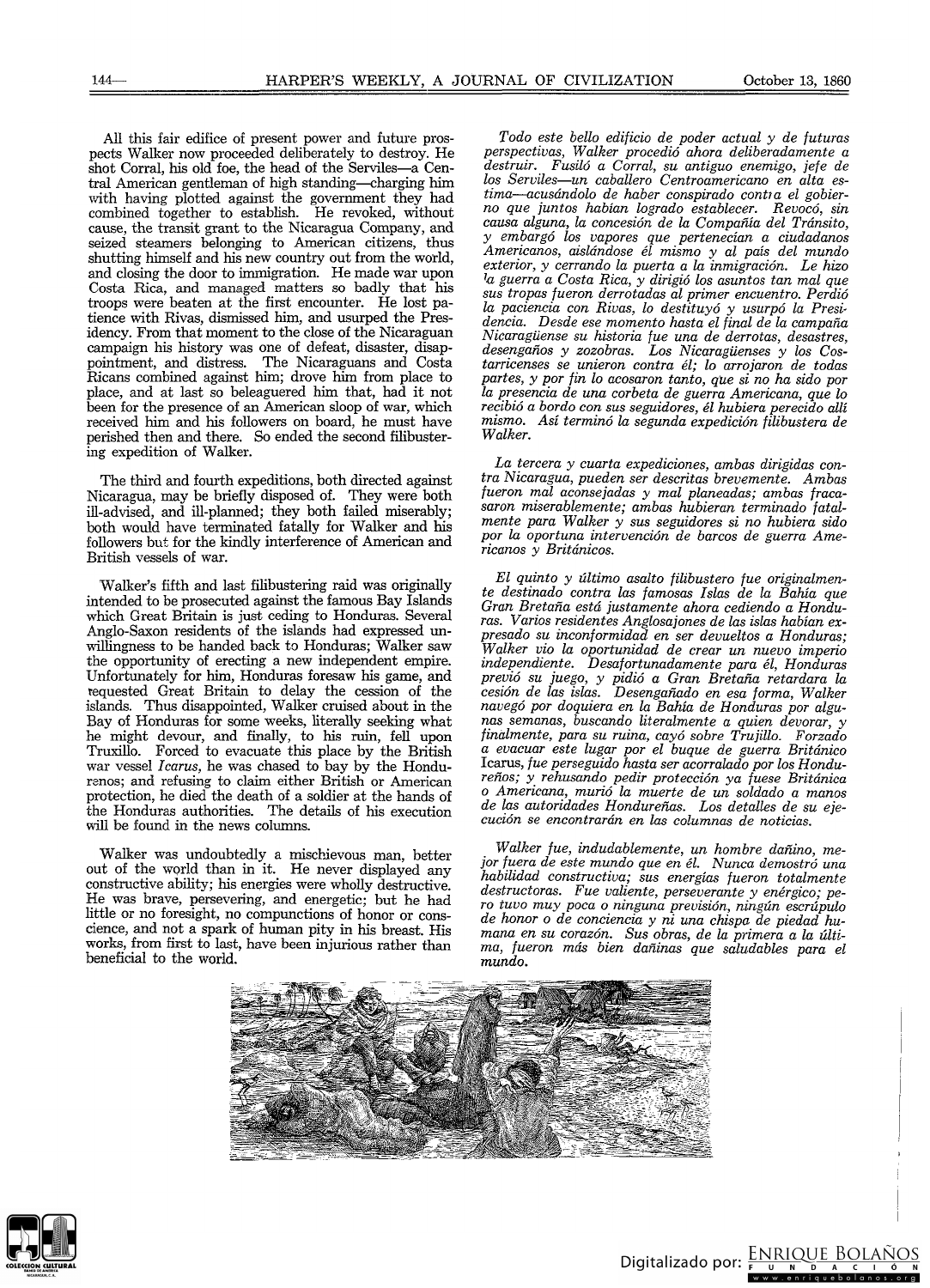#### HONDURAS

#### THE CAPTURE OF WALKER

We have details of the capture and death of Walker. After evacuating Truxillo on the night oí August 21-22, he wandered down the coast, and finally encarnped on the bank of the Rio Negro. A letter from Honduras thus describes the sequel:

"On the 3d oí September two British cutters, carrying forty men, came up the river, and Captain Salmon, of the *Icarus,* accompanied by General Alvarez, oí the Honduran army, stepped ashore and walked to the house in which General Walker was, and asked an interview with him, which was granted. Captain Salmon-a burly, buff young British officer, of a very pompous, authoritative manner-introducing himself to General Walker, informed him that Her Majesty's sloop oí war *Icarus* lay off the mouth of the river, and that anchored near her was a ship, which had on board two hundred and fifty Honduran soldiers, and he thereupon demanded the surrender of Walker and his command.

"General Walker, with characteristic *coolness* and dignity, contrasting strongly with the pompous assurance of the British officer, asked whether this demand was made by Captain Salmon as British officer, and whether if he surrendered it would be to the British authorities?

"To this inquiry Major Dolan and Captain West, who were present at the interview, solemnly assert that Salmon replied, 'Yes, you surrender to me, as a British officer.' The question was repeated by General Walker, and the same answer given by Comrnander Salmon, who rather laughingly and patronizingly added, 'You may thank me, too, that you have a whole bone in your body.'

''The General then told them that under these circurnstances he would surrender.

"That night, when the men were all asleep, General Walker and Colonel Rudler were taken under a guard to the *1carus.*

"On the 4th the *1carus* weighed anchor and stearned up to Truxi110, where she arrived that night. General Walker and Colonel Rudler were then formally delivered over to the Honduran authorities.

## THE MARCH TO PRISON

"The march on entering was slow and solemn. Walker, at the head of his men, dressed with much simplicity, marched, keeping time to the beat oí the drum, and was the object upon which every eye was fixed. As soon as he entered the prison he was placed in heavy irons, and being asked if he needed any thing, replied with but one word-Water.

"Soon afterward he sent for the chaplain of this port, and, declaring his faith as a Roman Catholic, knelt at the feet of the priest, in front of a small altar, on which the glimmering light of some candles faintly discovered an image of the Saviour. Among other things he said to the chaplain, '1 am resigned to die: my political career is finished.'

# *HONDURAS*

# *LA CAPTURA DE WALKER*

*Tenemos los detalles de la captura y muerte de Walker. Después de evacuar Trujillo la noche del* 21 *al 22* d~ *Agosto,* ~agó *costa abajo y finalmente acampó en la Tlbera del TlO Negro. Una carta de Honduras describe así la secuela:*

*"El* 3 *de Septiembre, dos balandras Británicas, llevando cuarenta hombres, llegaron al río, y el Capitán Salman, del* Icarus, *acompañado del General Alvarez del ejército Hondureño, bajó a tierra y caminó hacia la'casa en la que el General Walker estaba, y pidió una entrevista con él, la que fue concedida. El Capitán Salman -un fornido joven oficial Británico, de color rojizo, de modales pomposos y autoritarios-se presentó al General* Walke~, *le informó que la corbeta de guerra* Icarus *de Su Majestad estaba anclada frente a la boca del río, y que cerca de ella estaba un barco que tenía a bordo doscientos cincuenta soldados Hondureños, y luego le exigió su rendición y la de su comando.*

*"El General Walker, con su característica frialdad y dignidad, que contrastaba bastante con la pomposa seguridad del oficial Británico, preguntó si esa exigencia era hecha por el Capitán Salman como oficial Británico, y si su rendición sería a las autoridades Británicas.*

*"A esta pregunta, el Mayor Dolan y el Capitán West, que presenciaban la entrevista, solemnemente afirman que Salman contestó: "Sí, usted se rinde a mí, como oficial Británico." La pregunta fue repetida por el General Walker, y la misma respuesta fue dada por el Comandante Salman, quien un tanto jocosa y complacientemente añadió: "Usted puede agradecerme también, que tenga un hueso sano en su cuerpo."* -,

*"El General les dijo, entonces, que bajo tales circunstancias él se rendiría.*

*"Esa noche, cuando todos los hombres dormían, el General Walker <sup>y</sup> el Coronel Rudler fueron llevados bajo custodia al* Icarus.

*"El día* 4, *el* Icaros *levó anclas* y *se dirigió a Trujillo, adonde arribó esa noche. El General Walker y el Coronel Rudler fueran entonces formalmente entregados*  $a$  *las autoridades Hondureñas.* 

### *LA MARCHA A LA PRISION*

*"La marcha al entrar fue lenta y solemne. Walker, a la* ~abeza *de sus hombres, vestido con mucha sencillez, marchaba, marcando el paso al compás del tambor, y era el objeto sobre el cual todos los ojos estaban fijos. Tan pronto como entró a la prisión le fueron puestas pesadas cadenas, y siendo preguntado si necesitaba algo, contestó con una sola palabra: "Agua!"*

*"Poco después envió por el Capellán del puerto, y testimoniando su fe como Católico Romano, se arrodilló a los pies del sacerdote, enfrente de un pequeño altar, sobre el que la vacilante luz de unas candelas, tenuemente' descubrían la imagen del Salvador. Entre otras cosas le dijo al Capellán: "Estoy resignado a morir; mi carrera política está terminada." .*